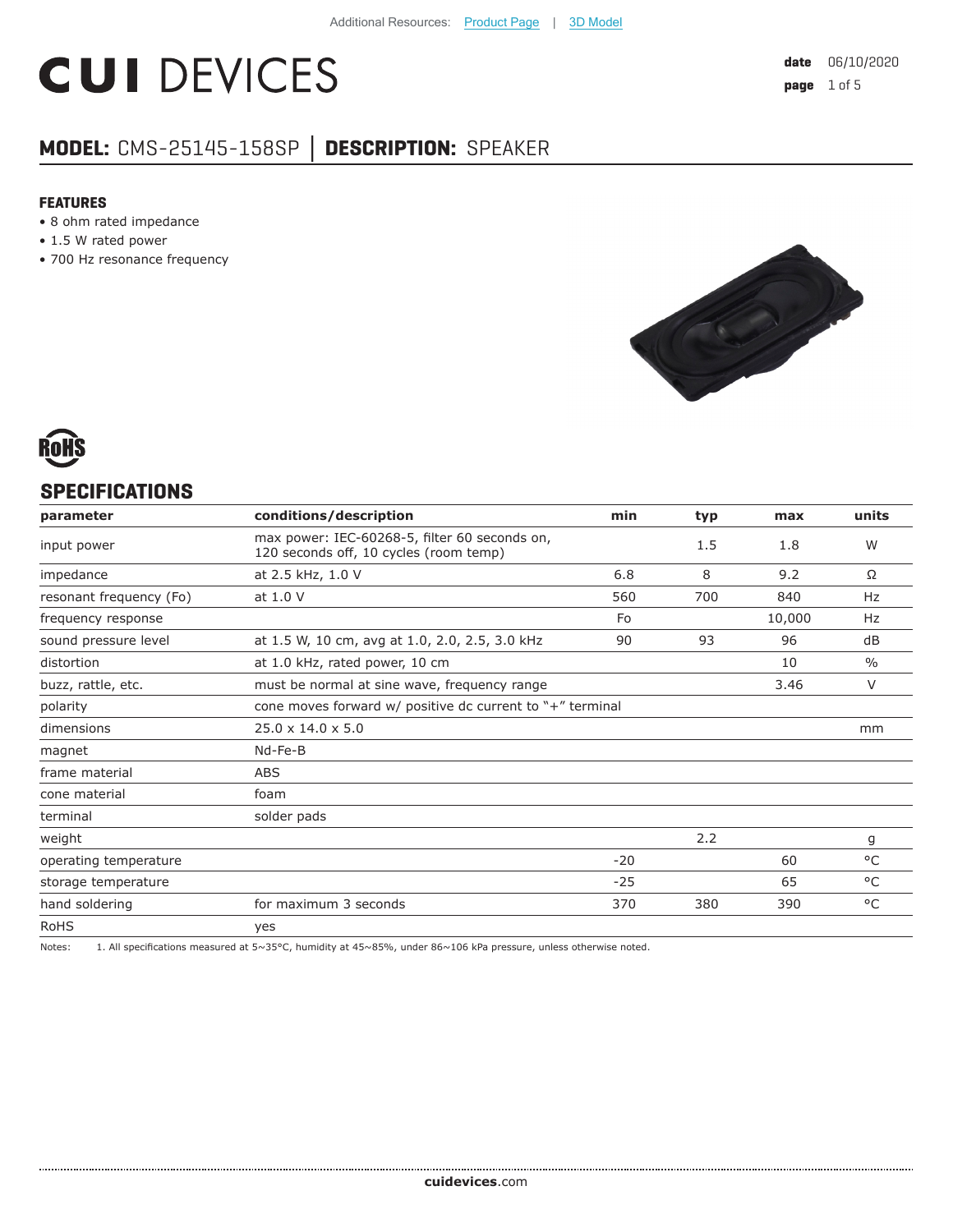#### **MECHANICAL DRAWING**

units: mm tolerance:  $\pm 0.2$  mm



cuidevices.com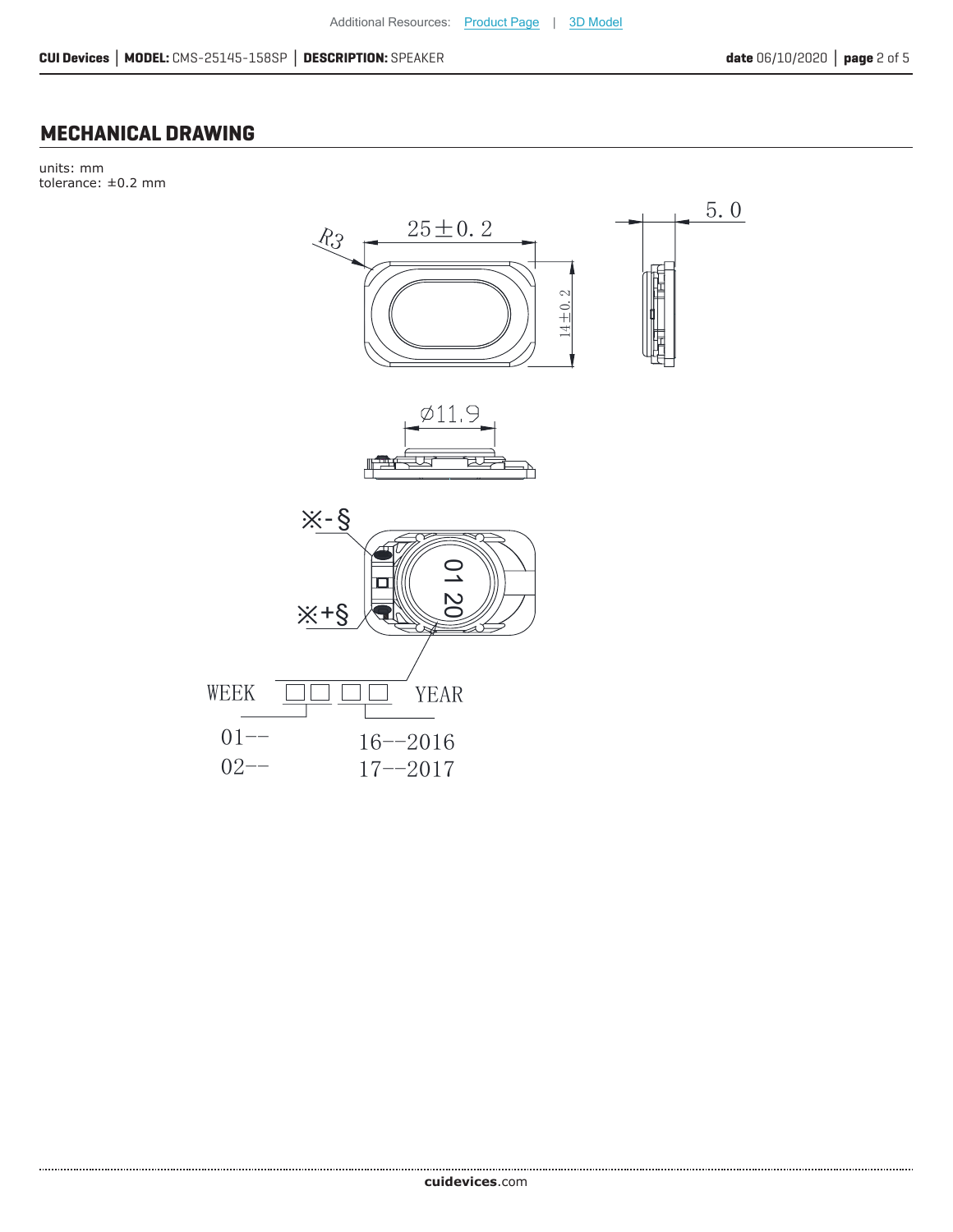#### **RESPONSE CURVES**

.....................





**Total Harmonic Distortion Curve**

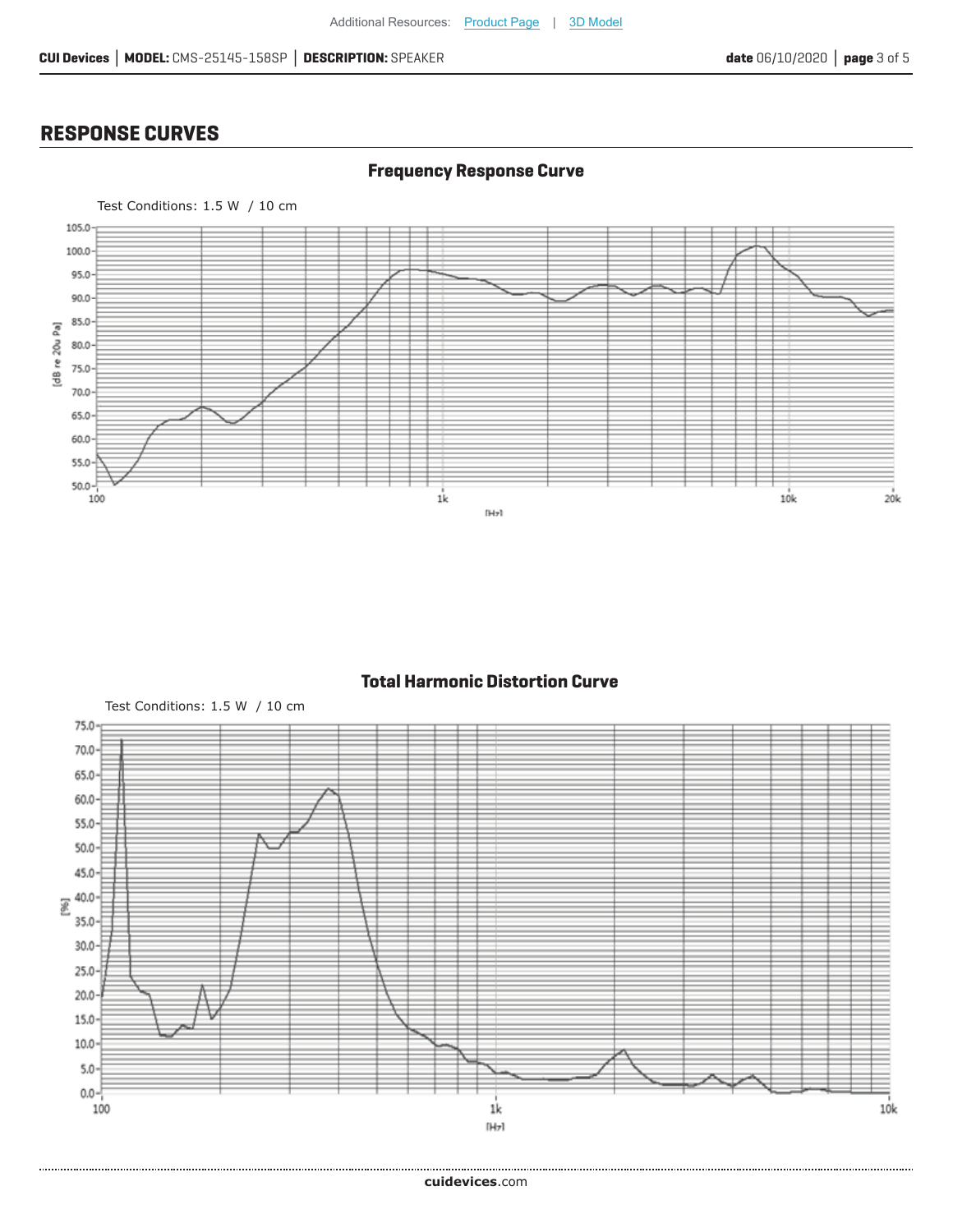#### **PACKAGING**

................................

units: mm

Tray Size: 420 x 270 x 13 mm Tray QTY: 100 pcs per tray Carton Size: 440 x 290 x 300 mm Carton QTY: 2,000 pcs per carton